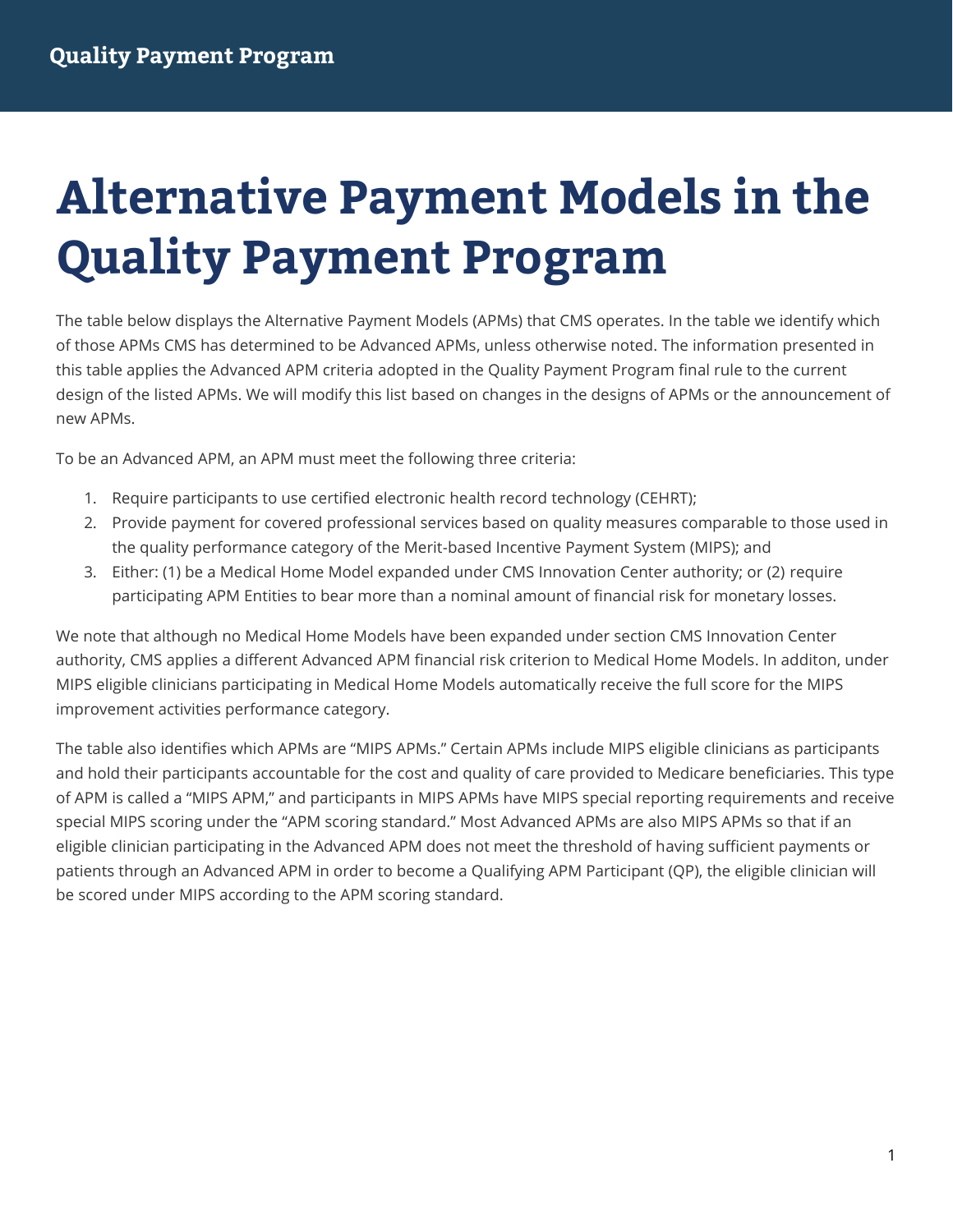#### **APM List Based on Final Criteria**

| <b>APM</b>                                                                                                      | <b>MIPS APM</b><br>under the<br><b>APM</b><br><b>Scoring</b><br><b>Standard</b> | <b>Medical</b><br>Home<br><b>Model</b> | Use of<br><b>CEHRT</b><br><b>Criterion</b> | Quality<br><b>Measures</b><br><b>Criterion</b> | <b>Financial</b><br><b>Risk</b><br><b>Criterion</b> | <b>Advanced</b><br><b>APM</b> |
|-----------------------------------------------------------------------------------------------------------------|---------------------------------------------------------------------------------|----------------------------------------|--------------------------------------------|------------------------------------------------|-----------------------------------------------------|-------------------------------|
| <b>Accountable Health</b><br>Communities (AHC)                                                                  | no                                                                              | no                                     | no                                         | no                                             | no                                                  | no                            |
| <b>ACO Investment Model</b><br>(AIM)                                                                            | no.                                                                             | no.                                    | no                                         | no                                             | no                                                  | no                            |
| Acute Myocardial<br>Infarction (AMI) Model<br>$(Track 1 - CEHRT)^1$                                             | no                                                                              | no                                     | <b>YES</b>                                 | <b>YES</b>                                     | <b>YES</b>                                          | <b>YES</b>                    |
| Acute Myocardial<br>Infarction (AMI) Model<br>(Track 2 - non-CEHRT)                                             | no.                                                                             | no.                                    | no                                         | <b>YES</b>                                     | no                                                  | no                            |
| <b>Beneficiary Engagement</b><br>and Incentives Models -<br><b>Shared Decision Making</b><br>Model (BEI - SDM)  | no                                                                              | no                                     | no                                         | no                                             | no                                                  | n <sub>o</sub>                |
| <b>Beneficiary Engagement</b><br>and Incentives Models -<br><b>Direct Decision Support</b><br>Model (BEI - DDS) | no                                                                              | no.                                    | no.                                        | no                                             | no                                                  | no                            |
| <b>Bundled Payments for</b><br>Care Improvement<br>Model 2 (BPCI)                                               | no                                                                              | no                                     | n <sub>o</sub>                             | no                                             | <b>YES</b>                                          | no                            |
| <b>Bundled Payments for</b><br>Care Improvement<br>Model 3 (BPCI)                                               | no                                                                              | no.                                    | no.                                        | no                                             | <b>YES</b>                                          | no                            |
| <b>Bundled Payments for</b><br>Care Improvement<br>Model 4 (BPCI)                                               | no                                                                              | no                                     | no                                         | no                                             | <b>YES</b>                                          | no                            |
| Cardiac Rehabilitation<br>(CR) Incentive Payment<br>Model                                                       | no                                                                              | no                                     | no                                         | no                                             | no                                                  | no                            |
| Comprehensive Care for<br>Joint Replacement (CJR)<br>Payment Model (Track 1 -<br>CEHRT)                         | no                                                                              | no                                     | <b>YES</b>                                 | <b>YES</b>                                     | <b>YES</b>                                          | <b>YES</b>                    |

<sup>1</sup> Beginning in performance year 2018 for participants in the AMI Model that choose to voluntarily implement downside risk, and performance year 2019 for all other participants in Track 1.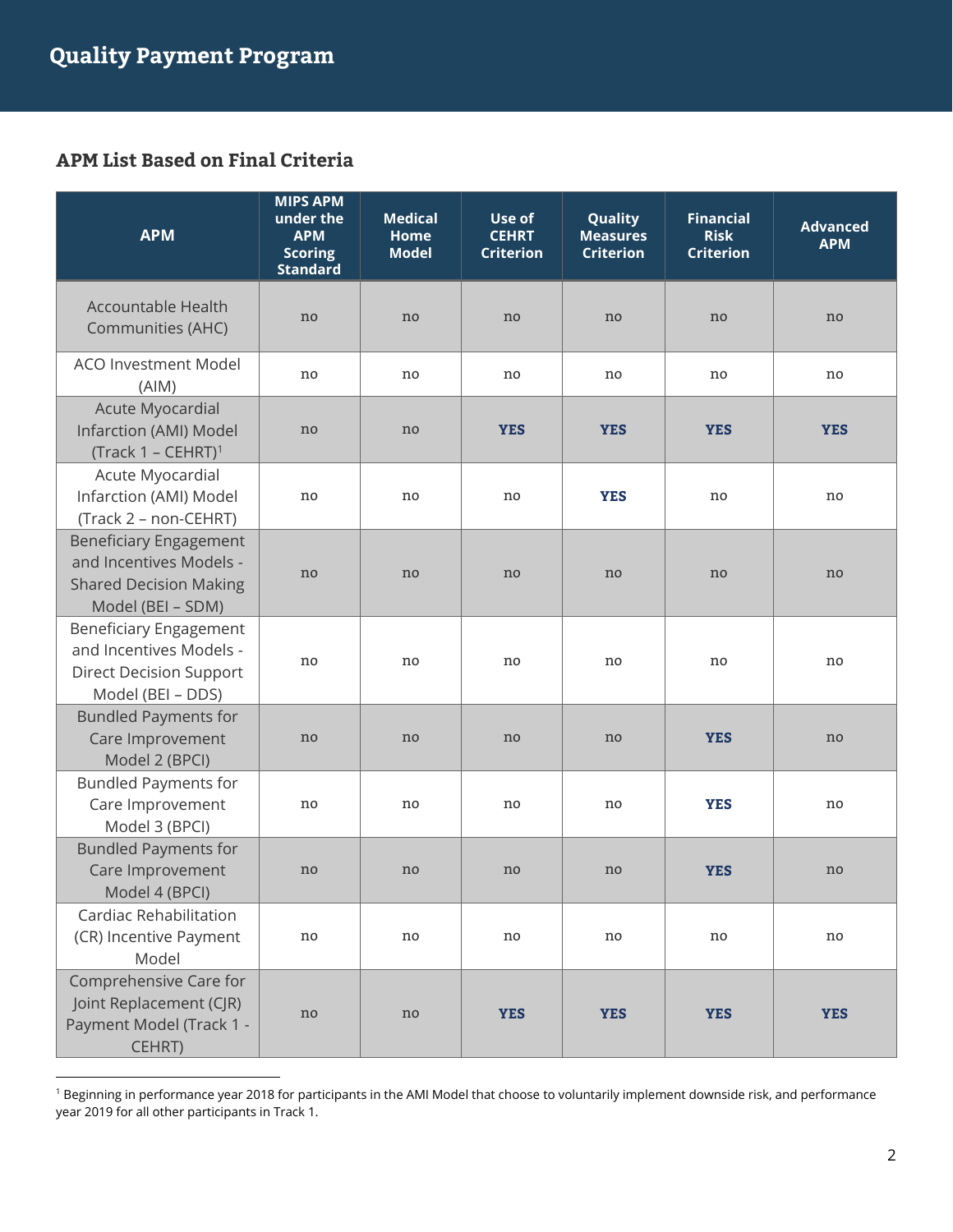| <b>APM</b>                                                                                        | <b>MIPS APM</b><br>under the<br><b>APM</b><br><b>Scoring</b><br><b>Standard</b> | <b>Medical</b><br>Home<br><b>Model</b> | Use of<br><b>CEHRT</b><br><b>Criterion</b> | Quality<br><b>Measures</b><br><b>Criterion</b> | <b>Financial</b><br><b>Risk</b><br><b>Criterion</b> | <b>Advanced</b><br><b>APM</b> |
|---------------------------------------------------------------------------------------------------|---------------------------------------------------------------------------------|----------------------------------------|--------------------------------------------|------------------------------------------------|-----------------------------------------------------|-------------------------------|
| Comprehensive Care for<br>Joint Replacement (CJR)<br>Payment Model<br>(Track 2 - non-CEHRT)       | no                                                                              | no                                     | no                                         | <b>YES</b>                                     | no                                                  | no                            |
| Comprehensive ESRD<br>Care (CEC) Model (LDO<br>arrangement)                                       | <b>YES</b>                                                                      | no                                     | <b>YES</b>                                 | <b>YES</b>                                     | <b>YES</b>                                          | <b>YES</b>                    |
| Comprehensive ESRD<br>Care (CEC) Model (non-<br>LDO two-sided risk<br>arrangement)                | <b>YES</b>                                                                      | no                                     | <b>YES</b>                                 | <b>YES</b>                                     | <b>YES</b>                                          | <b>YES</b>                    |
| Comprehensive ESRD<br>Care (CEC) Model (non-<br>LDO arrangement one-<br>sided risk arrangement)   | <b>YES</b>                                                                      | no                                     | <b>YES</b>                                 | <b>YES</b>                                     | no                                                  | no                            |
| Comprehensive Primary<br>Care Plus (CPC+) Model <sup>2</sup>                                      | <b>YES</b>                                                                      | <b>YES</b>                             | <b>YES</b>                                 | <b>YES</b>                                     | <b>YES</b>                                          | <b>YES</b>                    |
| <b>Coronary Artery Bypass</b><br>Graft (CABG) Model<br>(Track 1 - CEHRT)                          | no                                                                              | no                                     | <b>YES</b>                                 | <b>YES</b>                                     | <b>YES</b>                                          | YES <sup>3</sup>              |
| Coronary Artery Bypass<br>Graft (CABG) Model<br>(Track 2 - non-CEHRT)                             | no                                                                              | no                                     | no                                         | <b>YES</b>                                     | no                                                  | no                            |
| <b>Frontier Community</b><br><b>Health Integration</b><br><b>Project Demonstration</b><br>(FCHIP) | no                                                                              | no                                     | no                                         | no                                             | no                                                  | n <sub>o</sub>                |
| Home Health Value-<br><b>Based Purchasing Model</b><br>(HHVBP)                                    | no                                                                              | no                                     | no                                         | <b>YES</b>                                     | no                                                  | no                            |
| Independence at Home<br>Demonstration (IAH)                                                       | no                                                                              | no                                     | no                                         | <b>YES</b>                                     | no                                                  | no                            |
| Initiative to Reduce<br>Avoidable                                                                 | no                                                                              | no                                     | no                                         | no                                             | no                                                  | no                            |

 $^2$  The Comprehensive Primary Care Plus model has reopened for payer proposals in existing and new regions as well as applications for primary care practices in new regions for CPC+ for 2018.

<sup>&</sup>lt;sup>3</sup> Beginning in performance year 2018 for participants in the CABG Model that choose to voluntarily implement downside risk, and performance year 2019 for all other participants in Track 1.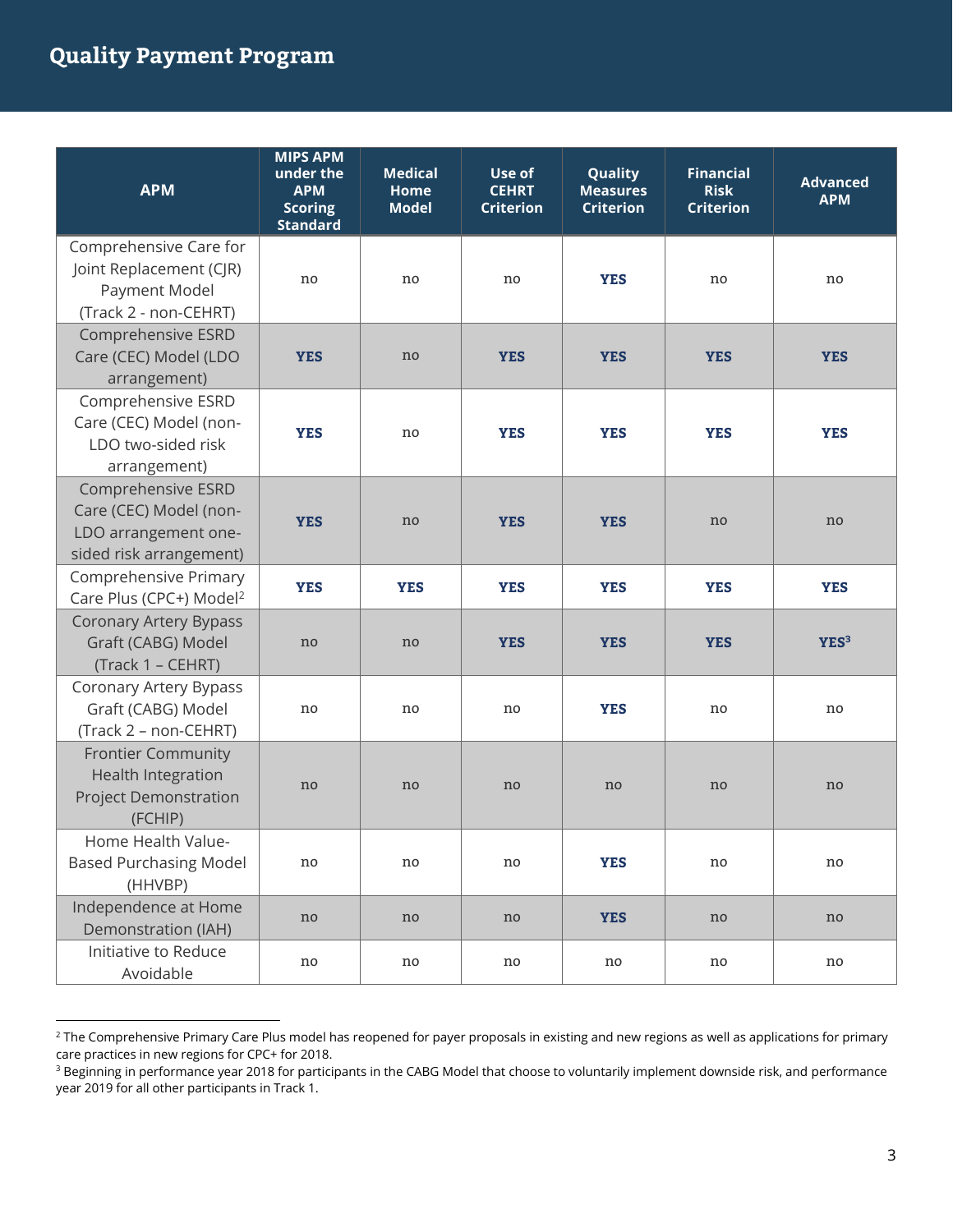| <b>APM</b>                                  | <b>MIPS APM</b><br>under the<br><b>APM</b><br><b>Scoring</b><br><b>Standard</b> | <b>Medical</b><br>Home<br><b>Model</b> | Use of<br><b>CEHRT</b><br><b>Criterion</b> | Quality<br><b>Measures</b><br><b>Criterion</b> | <b>Financial</b><br><b>Risk</b><br><b>Criterion</b> | <b>Advanced</b><br><b>APM</b> |
|---------------------------------------------|---------------------------------------------------------------------------------|----------------------------------------|--------------------------------------------|------------------------------------------------|-----------------------------------------------------|-------------------------------|
| <b>Hospitalizations Among</b>               |                                                                                 |                                        |                                            |                                                |                                                     |                               |
| <b>Nursing Facility</b>                     |                                                                                 |                                        |                                            |                                                |                                                     |                               |
| Residents: Phase 2                          |                                                                                 |                                        |                                            |                                                |                                                     |                               |
| Medicare Accountable                        |                                                                                 |                                        |                                            |                                                |                                                     |                               |
| Care Organization (ACO)                     | <b>YES</b>                                                                      | no                                     | <b>YES</b>                                 | <b>YES</b>                                     | <b>YES</b>                                          | <b>YES</b>                    |
| Track 1+ Model <sup>4</sup>                 |                                                                                 |                                        |                                            |                                                |                                                     |                               |
| <b>Medicare Patient</b>                     |                                                                                 |                                        |                                            |                                                |                                                     |                               |
| Intravenous                                 |                                                                                 |                                        |                                            |                                                |                                                     |                               |
| Immunoglobulin (IVIG)                       | no                                                                              | no                                     | no                                         | no                                             | no                                                  | no                            |
| <b>Access Demonstration</b>                 |                                                                                 |                                        |                                            |                                                |                                                     |                               |
| Project                                     |                                                                                 |                                        |                                            |                                                |                                                     |                               |
| Maryland All-Payer                          | no                                                                              | no                                     | no                                         | no                                             | <b>YES</b>                                          | no                            |
| <b>Hospital Model</b>                       |                                                                                 |                                        |                                            |                                                |                                                     |                               |
| Medicare Advantage<br>Value-Based Insurance | no                                                                              | no                                     | no                                         | no                                             | no                                                  | no                            |
| Design (VBID) Model                         |                                                                                 |                                        |                                            |                                                |                                                     |                               |
| <b>Medicare Care Choices</b>                |                                                                                 |                                        |                                            |                                                |                                                     |                               |
| Model (MCCM)                                | no                                                                              | no                                     | no                                         | no                                             | no                                                  | no                            |
| Medicare-Medicaid                           |                                                                                 |                                        |                                            |                                                |                                                     |                               |
| Accountable Care                            |                                                                                 |                                        |                                            |                                                |                                                     |                               |
| <b>Organization Model</b>                   |                                                                                 |                                        |                                            |                                                |                                                     |                               |
| (MMACO) (for                                | <b>YES</b>                                                                      | no                                     | <b>YES</b>                                 | <b>YES</b>                                     | no                                                  | no                            |
| participants in Shared                      |                                                                                 |                                        |                                            |                                                |                                                     |                               |
| Savings Program Track 1)                    |                                                                                 |                                        |                                            |                                                |                                                     |                               |
| Medicare-Medicaid                           |                                                                                 |                                        |                                            |                                                |                                                     |                               |
| Accountable Care                            |                                                                                 |                                        |                                            |                                                |                                                     |                               |
| <b>Organization Model</b>                   | <b>YES</b>                                                                      | no                                     | <b>YES</b>                                 | <b>YES</b>                                     | <b>YES</b>                                          | <b>YES</b>                    |
| (MMACO) (for                                |                                                                                 |                                        |                                            |                                                |                                                     |                               |
| participants in Shared                      |                                                                                 |                                        |                                            |                                                |                                                     |                               |
| Savings Program Track 2)                    |                                                                                 |                                        |                                            |                                                |                                                     |                               |
| Medicare-Medicaid                           |                                                                                 |                                        |                                            |                                                |                                                     |                               |
| Accountable Care                            |                                                                                 |                                        |                                            |                                                |                                                     |                               |
| Organization Model                          | <b>YES</b>                                                                      | no                                     | <b>YES</b>                                 | <b>YES</b>                                     | <b>YES</b>                                          | <b>YES</b>                    |
| (MMACO) (for                                |                                                                                 |                                        |                                            |                                                |                                                     |                               |
| participants in Shared                      |                                                                                 |                                        |                                            |                                                |                                                     |                               |
| Savings Program Track 3)                    |                                                                                 |                                        |                                            |                                                |                                                     |                               |

 4 Beginning in performance year 2018.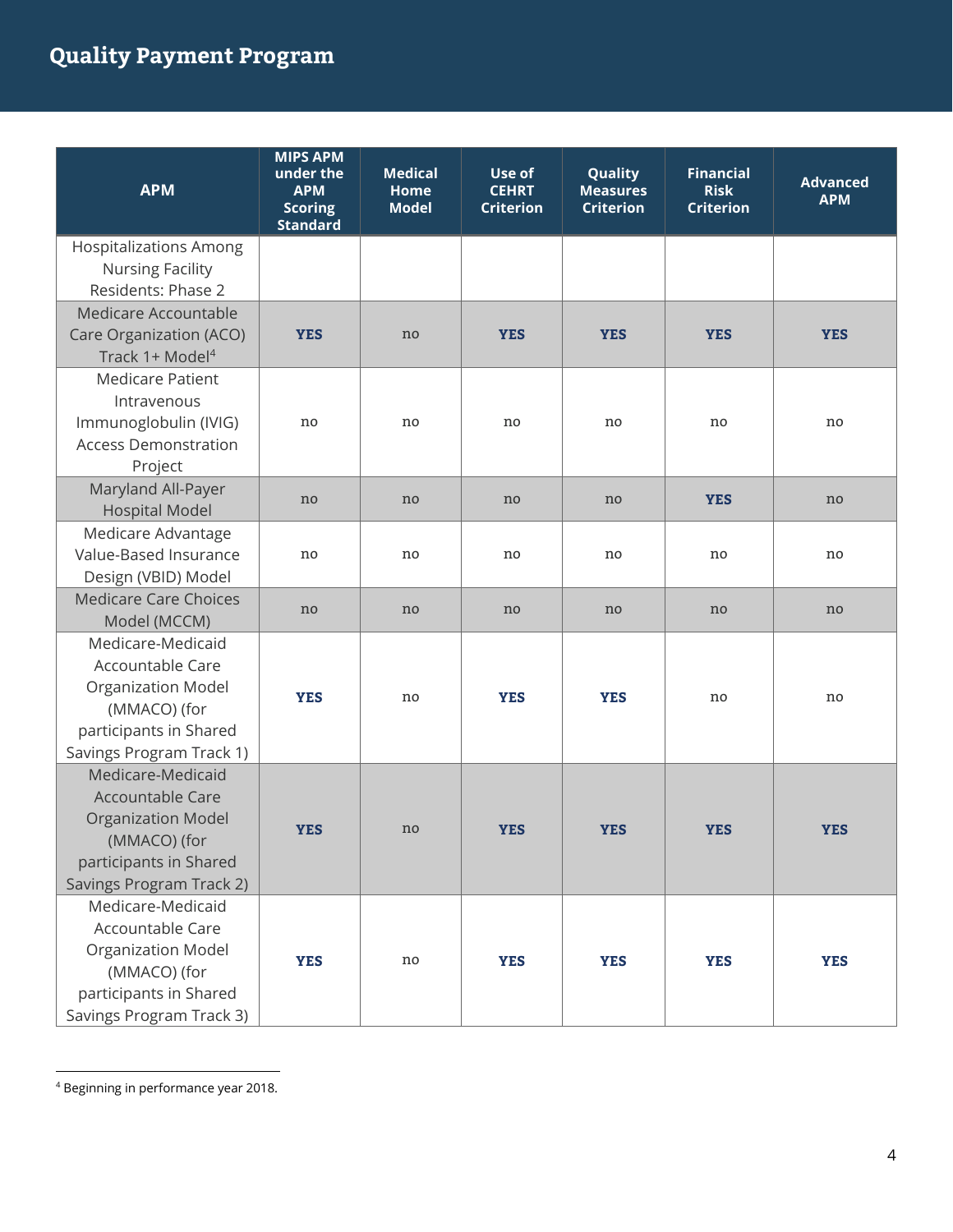| <b>APM</b>                                                                                    | <b>MIPS APM</b><br>under the<br><b>APM</b><br><b>Scoring</b><br><b>Standard</b> | <b>Medical</b><br>Home<br><b>Model</b> | Use of<br><b>CEHRT</b><br><b>Criterion</b> | Quality<br><b>Measures</b><br><b>Criterion</b> | <b>Financial</b><br><b>Risk</b><br><b>Criterion</b> | <b>Advanced</b><br><b>APM</b> |
|-----------------------------------------------------------------------------------------------|---------------------------------------------------------------------------------|----------------------------------------|--------------------------------------------|------------------------------------------------|-----------------------------------------------------|-------------------------------|
| Medicare-Medicaid<br><b>Financial Alignment</b><br>Initiative <sup>5</sup>                    | N/A                                                                             | N/A                                    | N/A                                        | N/A                                            | N/A                                                 | N/A                           |
| <b>Medicare Shared Savings</b><br>Program Accountable<br>Care Organizations -<br>Track 1      | <b>YES</b>                                                                      | no                                     | <b>YES</b>                                 | <b>YES</b>                                     | no                                                  | no                            |
| <b>Medicare Shared Savings</b><br>Program Accountable<br>Care Organizations -<br>Track 2      | <b>YES</b>                                                                      | no                                     | <b>YES</b>                                 | <b>YES</b>                                     | <b>YES</b>                                          | <b>YES</b>                    |
| <b>Medicare Shared Savings</b><br>Program Accountable<br>Care Organizations -<br>Track 3      | <b>YES</b>                                                                      | no                                     | <b>YES</b>                                 | <b>YES</b>                                     | <b>YES</b>                                          | <b>YES</b>                    |
| <b>Million Hearts:</b><br>Cardiovascular Disease<br><b>Risk Reduction Model</b><br>(MH CVDRR) | no                                                                              | no                                     | no                                         | <b>YES</b>                                     | no                                                  | no                            |
| <b>Next Generation ACO</b><br>Model <sup>6</sup>                                              | <b>YES</b>                                                                      | no                                     | <b>YES</b>                                 | <b>YES</b>                                     | <b>YES</b>                                          | <b>YES</b>                    |
| <b>Oncology Care Model</b><br>(OCM) (one-sided Risk<br>Arrangement)                           | <b>YES</b>                                                                      | no                                     | <b>YES</b>                                 | <b>YES</b>                                     | no                                                  | no                            |
| <b>Oncology Care Model</b><br>(OCM) (two-sided Risk<br>Arrangement) <sup>7</sup>              | <b>YES</b>                                                                      | no                                     | <b>YES</b>                                 | <b>YES</b>                                     | <b>YES</b>                                          | <b>YES</b>                    |
| Part D Enhanced<br><b>Medication Therapy</b><br>Management Model                              | no                                                                              | no                                     | no                                         | no                                             | no                                                  | no                            |
| Pennsylvania Rural<br><b>Health Model</b>                                                     | no                                                                              | no                                     | <b>YES</b>                                 | no                                             | <b>YES</b>                                          | no                            |
| Prior Authorization of<br>Repetitive Scheduled<br>Non-Emergent<br>Ambulance Transport         | no                                                                              | no                                     | no                                         | no                                             | no                                                  | no                            |

<sup>&</sup>lt;sup>5</sup> The Medicare-Medicaid Financial Alignment Initiative agreements are between CMS and state and health plan participants. CMS will assess agreements between states or health plans and health care providers as other payer arrangements under the All-Payer Combination Option. 6 The Next Generation ACO Model has reopened and is accepting new applications for 2018 participation.

 $^7$  The Oncology Care Model two-sided risk arrangement will be available starting on January 1, 2017.